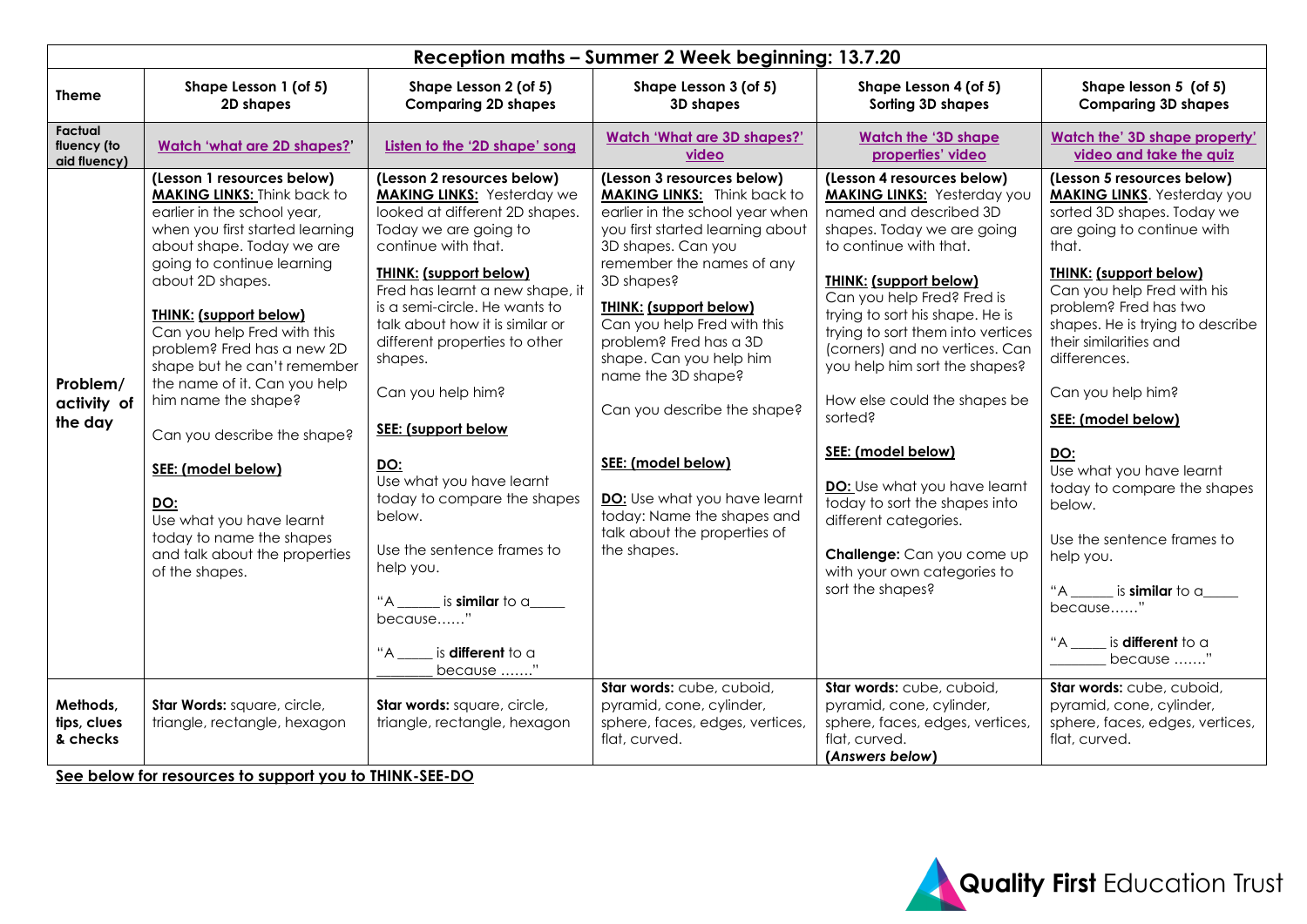### **LESSON 1 RESOURCES:**



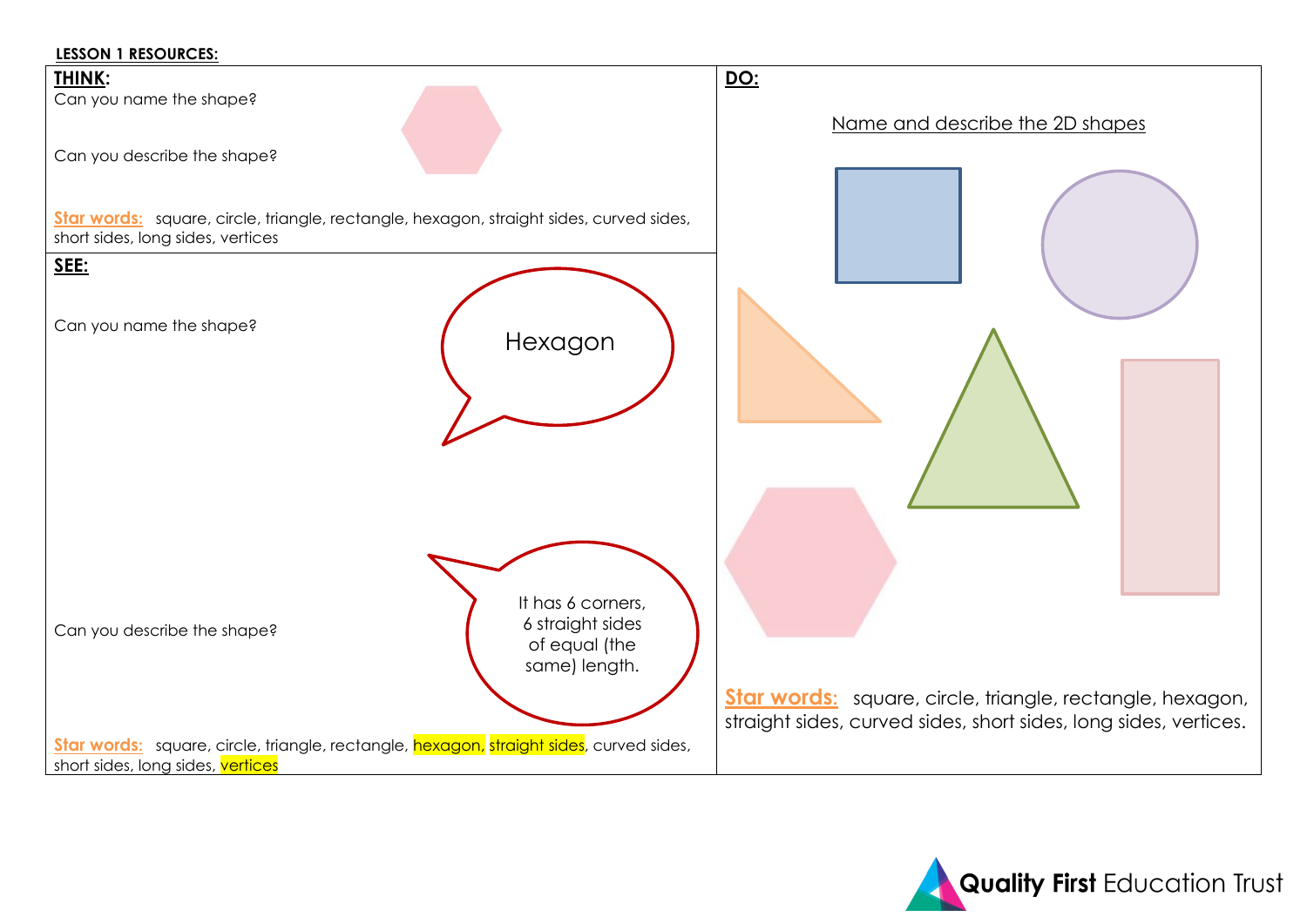## **LESSON 2 RESOURCES:**



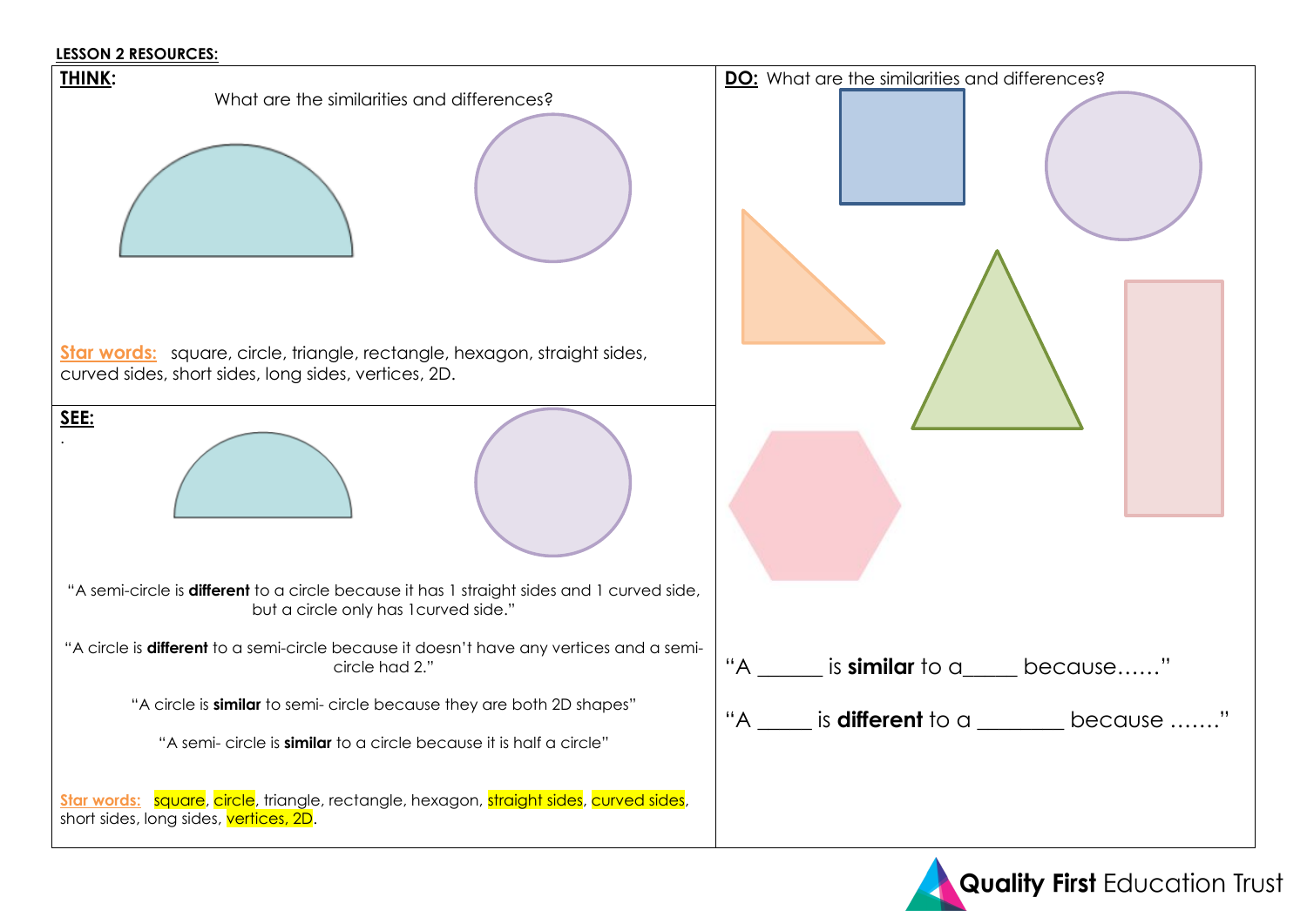## **LESSON 3 RESOURCES:**



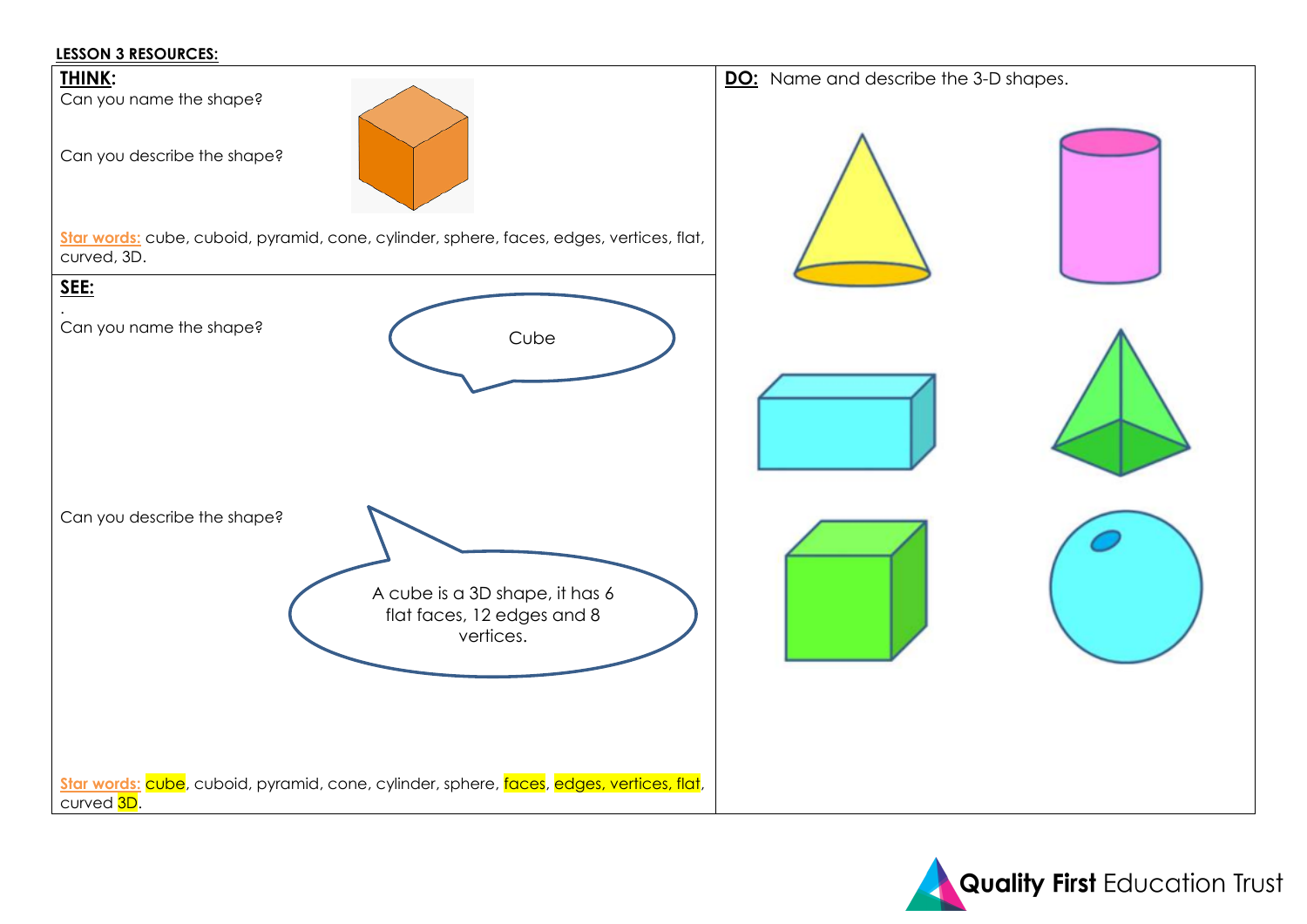## **LESSON 4 RESOURCES:**

| <b>THINK:</b> |                                                                      |                                                               |  | <u>DO:</u>           |             |
|---------------|----------------------------------------------------------------------|---------------------------------------------------------------|--|----------------------|-------------|
|               |                                                                      |                                                               |  |                      |             |
|               |                                                                      |                                                               |  | Curved face          | Flat face   |
|               | More than 1 verities                                                 | 1 or less vertices                                            |  |                      |             |
|               |                                                                      |                                                               |  |                      |             |
| SEE:          |                                                                      |                                                               |  |                      |             |
|               | Count the vertices to see which category to put the shape into       |                                                               |  |                      |             |
|               | A sphere has 0 vertices so it goes in the 1 or less vertices column. |                                                               |  | Vertices             | No vertices |
|               | column.                                                              | pyramid has 5 vertices so it goes in the more than 1 verities |  |                      |             |
|               | A cone has 1 vertices so it goes in the 1 or less column.            |                                                               |  |                      |             |
|               |                                                                      |                                                               |  |                      |             |
|               |                                                                      |                                                               |  |                      |             |
|               | More than 1 verities                                                 | or less vertices                                              |  | Curved and flat face | Flat face   |
|               |                                                                      |                                                               |  |                      |             |
|               |                                                                      |                                                               |  |                      |             |

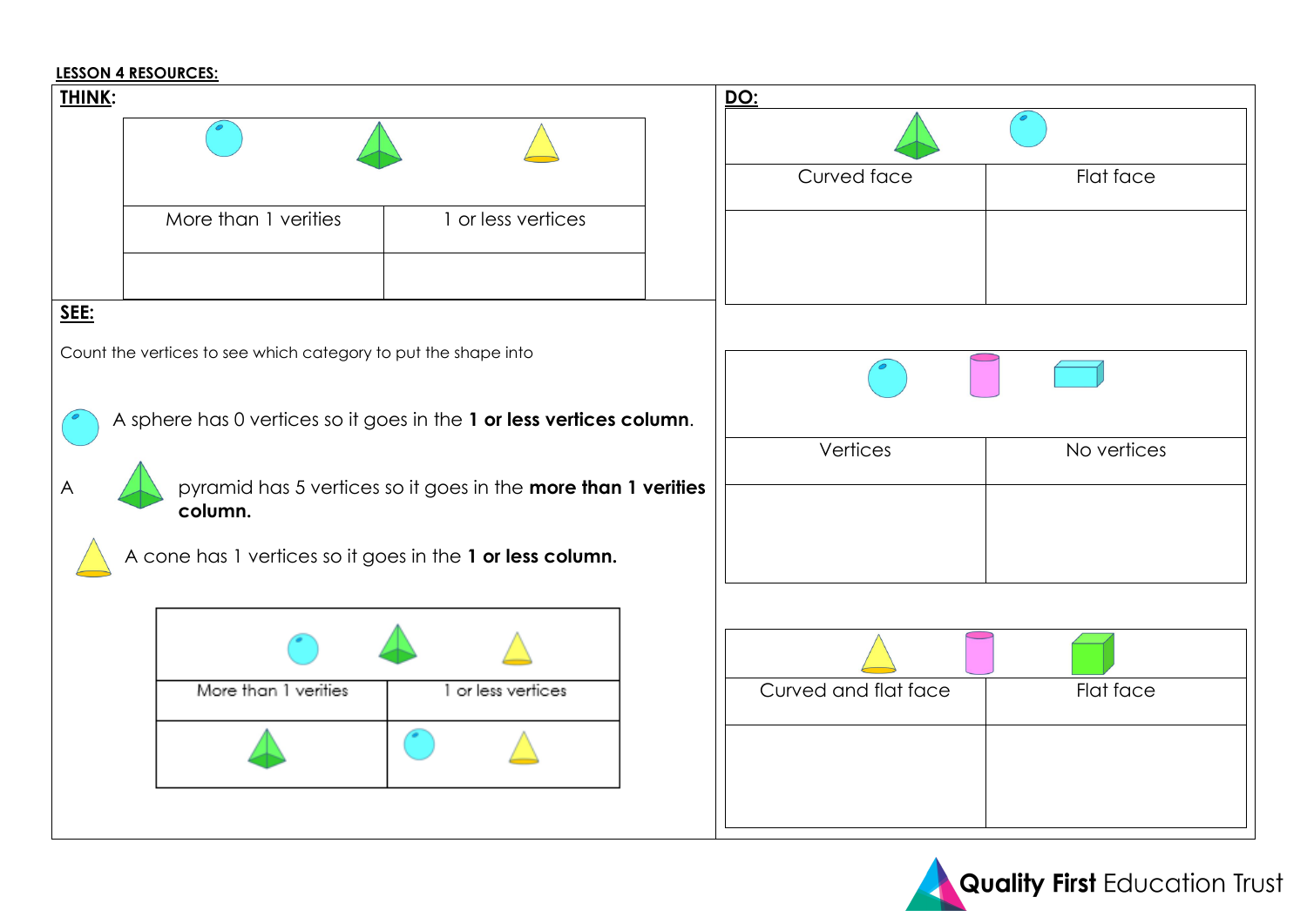**Challenge:** Can you come up with your own sorting category?

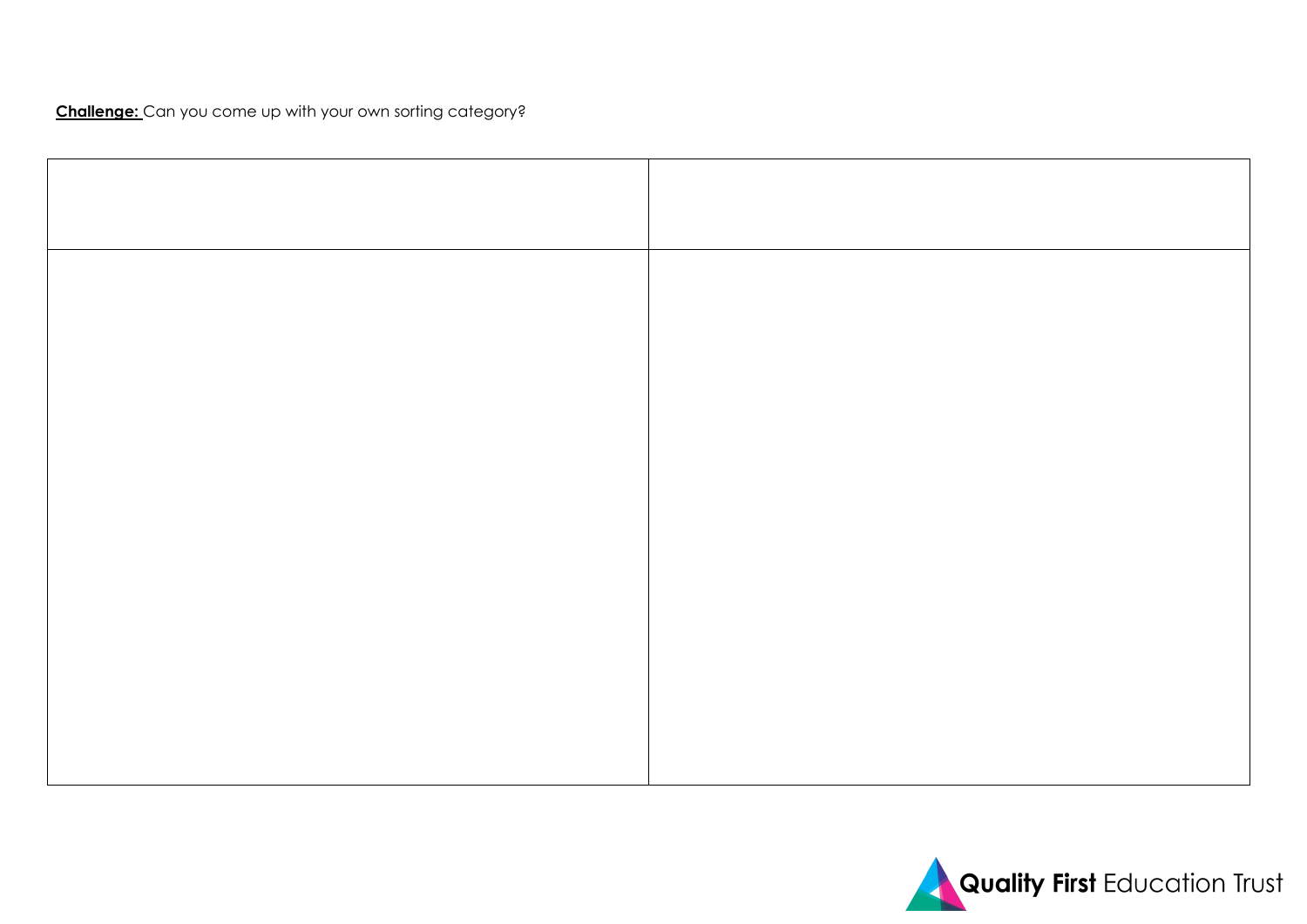## **LESSON 5 RESOURCES:**